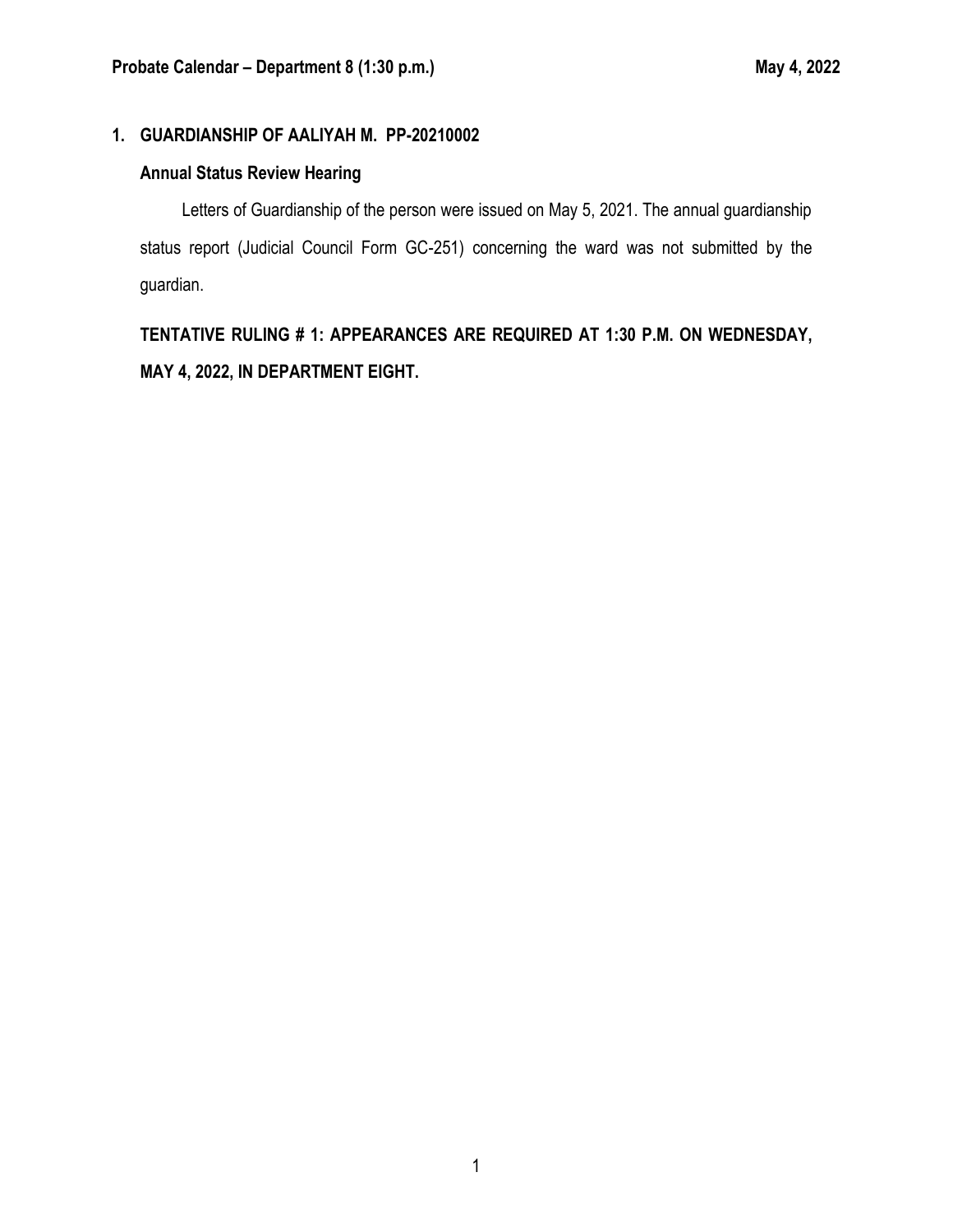#### **2. GUARDIANSHIP OF ADAN M. & AIDA M. 22PR0072**

#### **Petition to Appoint Guardian**

The maternal grandparents of the proposed wards petition to be appointed guardian of the person. On April 26, 2022, the mother filed an objection to guardianship, and the guardians' response to the objection was filed April 29, 2022.

"Upon hearing of the petition, if it appears necessary or convenient, the court may appoint a guardian of the person or estate of the proposed ward or both." (Prob. Code § 1514(a).) The court applies a clear and convincing evidence standard of proof to its determination of whether or not it appears necessary or convenient to appoint a guardian, whether or not granting custody to a parent would be detrimental to the child, and whether or not granting custody to the nonparent is required to serve the best interests of the child. (Guardianship of Jenna G. (1998) 63 Cal.App.4th 387, 394.)

Petitioners filed the mandated (1) Child Information Attachment forms for the Probate Guardianship petition (Form GC-210(CA)); (2) Duties of Guardian and Acknowledgment of Receipt form (Form GC-248); (3) Confidential Guardian Screening Form (Form GC-212); (4) Declaration Under UCCJEA (Form FL-105/GC120); (5) Parental Notification of Indian Status (Form ICWA-020); and (6) Consent of Proposed Guardian (Form GC-211).

Letters of Temporary Guardianship of the person were issued on March 23, 2022.

#### Notice

On March 31, 2022, the minors' father was personally served with the notice of hearing and a copy of the guardianship petition. (Prob. Code § 1511(b).) He was also served by mail on March 28, 2022.

On April 8, 2022, the paternal grandmother was served by mail with the notice of hearing and a copy of the petition. (Prob. Code § 1511(c).) The paternal grandfather is deceased.

//

//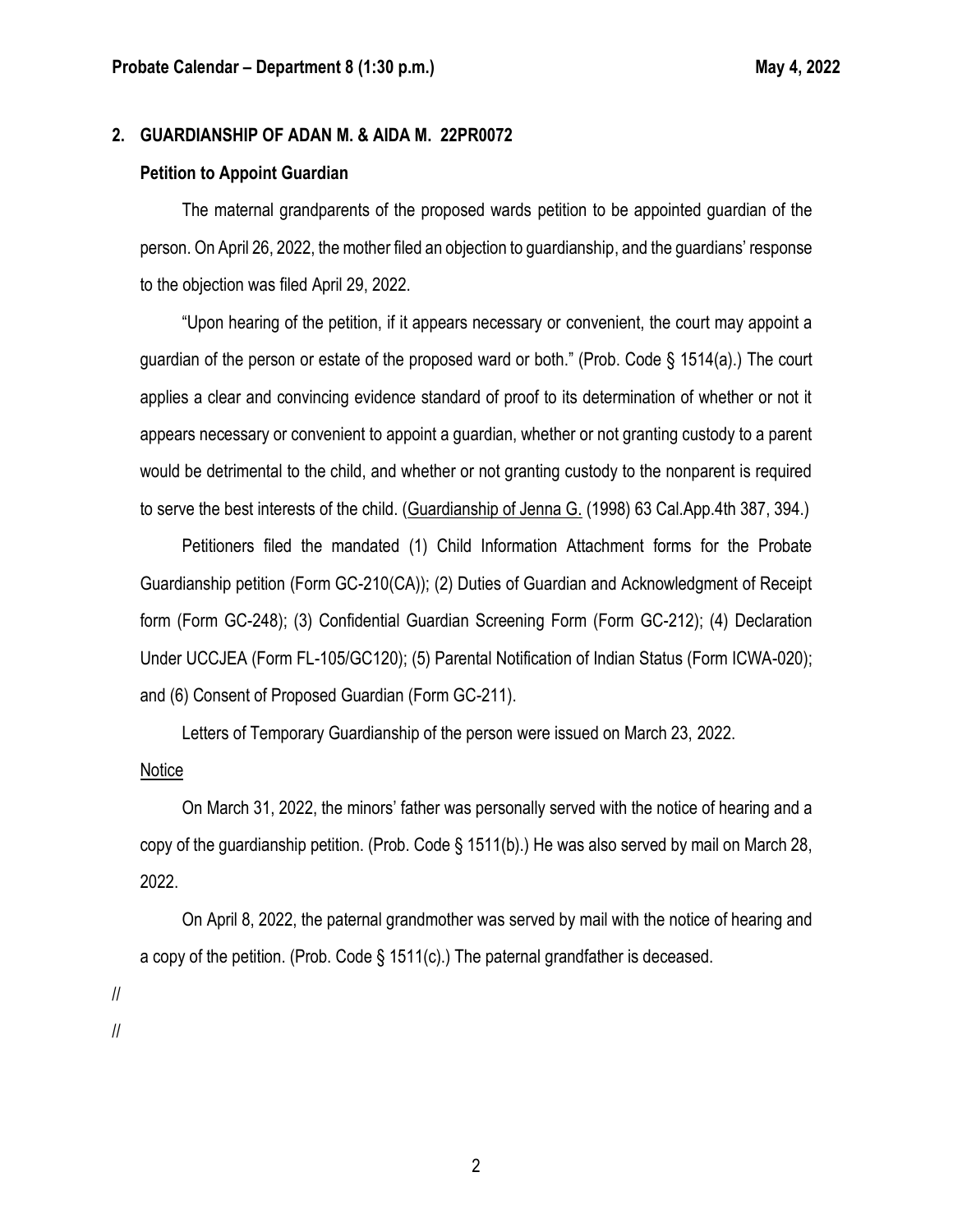### **Reports**

DOJ live scan reports concerning petitioners are not in the court's file.

To date, the court investigator's report is not in the court's file.

# **TENTATIVE RULING # 2: APPEARANCES ARE REQUIRED AT 1:30 P.M. ON WEDNESDAY,**

**MAY 4, 2022, IN DEPARTMENT EIGHT.**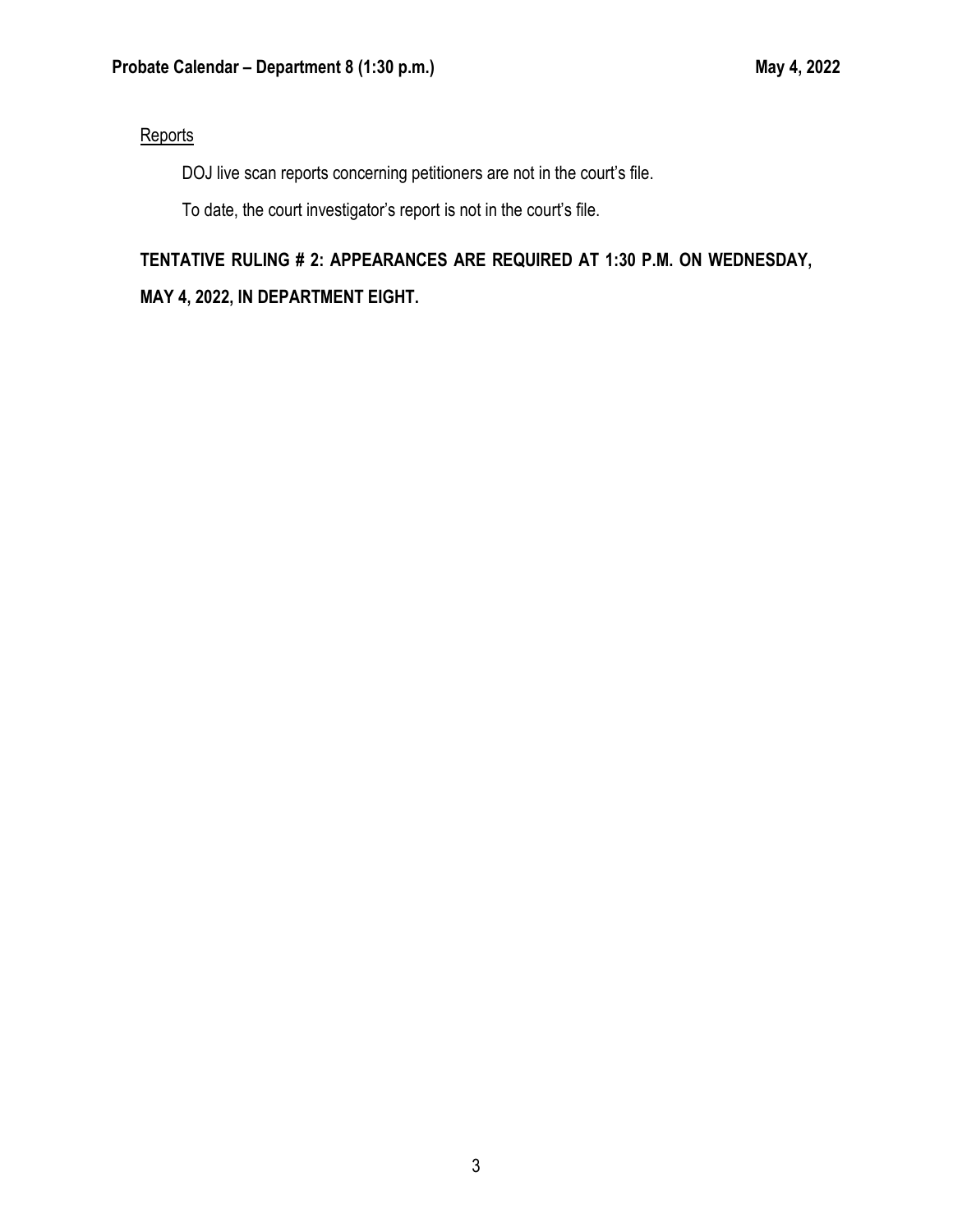#### **3. GUARDIANSHIP OF ALISON B. & BOBBY B. PP-20190210**

#### **Petition to Terminate Guardianship**

The wards' mother petitions to terminate the guardianship.

The court investigator submitted a report on April 20, 2022.

Letters of Guardianship of the person were issued on December 18, 2019. In 2020, the guardian relocated to Oklahoma. In May 14, 2021, the guardian filed a motion for transfer of guardianship to Oklahoma. In the motion, the guardian stated that before a guardianship could be granted in Oklahoma she first needed permission from this court to transfer the guardianship. The guardian further stated that once permission was granted she would commence guardianship proceedings in Oklahoma and would keep this court informed of her progress. On May 19, 2021, the court granted her motion and "[a]ll parties, complaints and case now dispositioned." (Ct. Minute Ord., 5/19/21.) In other words, the California guardianship was terminated.

As such, this court does not have jurisdiction to hear this motion. Instead, the minors' mother would need to petition in the relevant Oklahoma state court.

# **TENTATIVE RULING # 3: THE MOTHER'S PETITION TO TERMINATE GUARDIANSHIP IS DENIED AS THE CALIFORNIA GUARDIANSHIP WAS ALREADY TERMINATED IN 2021.**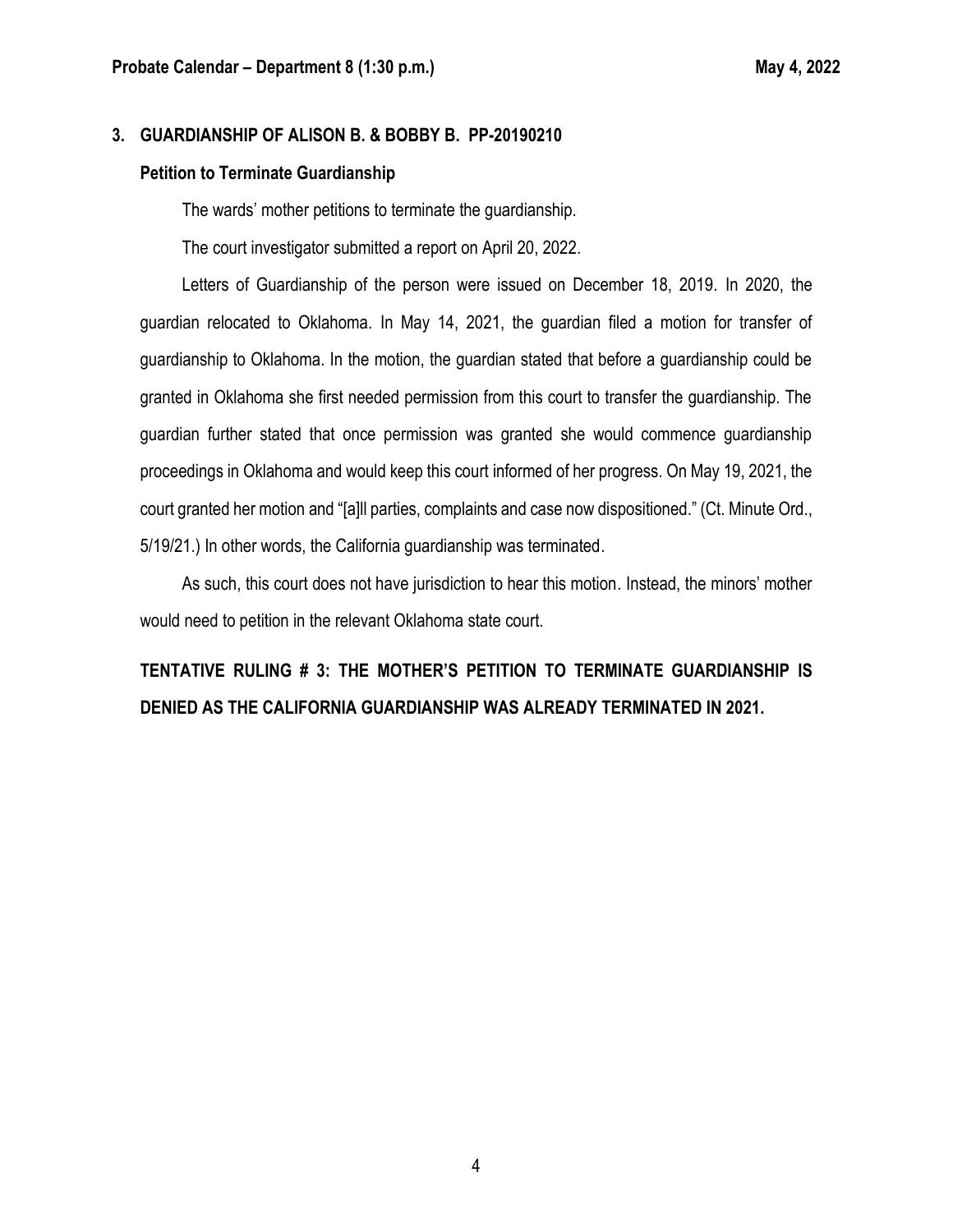# **4. GUARDIANSHIP OF CHRISTIAN T. & JESUS S. PP-20200082**

### **(1) Annual Status Review Hearing**

#### **(2) Motion for Visitation**

#### Annual Status Review Hearing

Letters of Guardianship of the person were issued on April 15, 2021. The annual guardianship status report (Judicial Council Form GC-251) concerning the two wards was not submitted by the guardian.

#### Petition for Visitation

This matter was continued from March 2, 2022. At the last hearing, the court ordered therapeutic visitation with the mother, and the matter was continued to May 4 for further proceedings.

# **TENTATIVE RULING # 4: APPEARANCES ARE REQUIRED AT 1:30 P.M. ON WEDNESDAY, MAY 4, 2022, IN DEPARTMENT EIGHT.**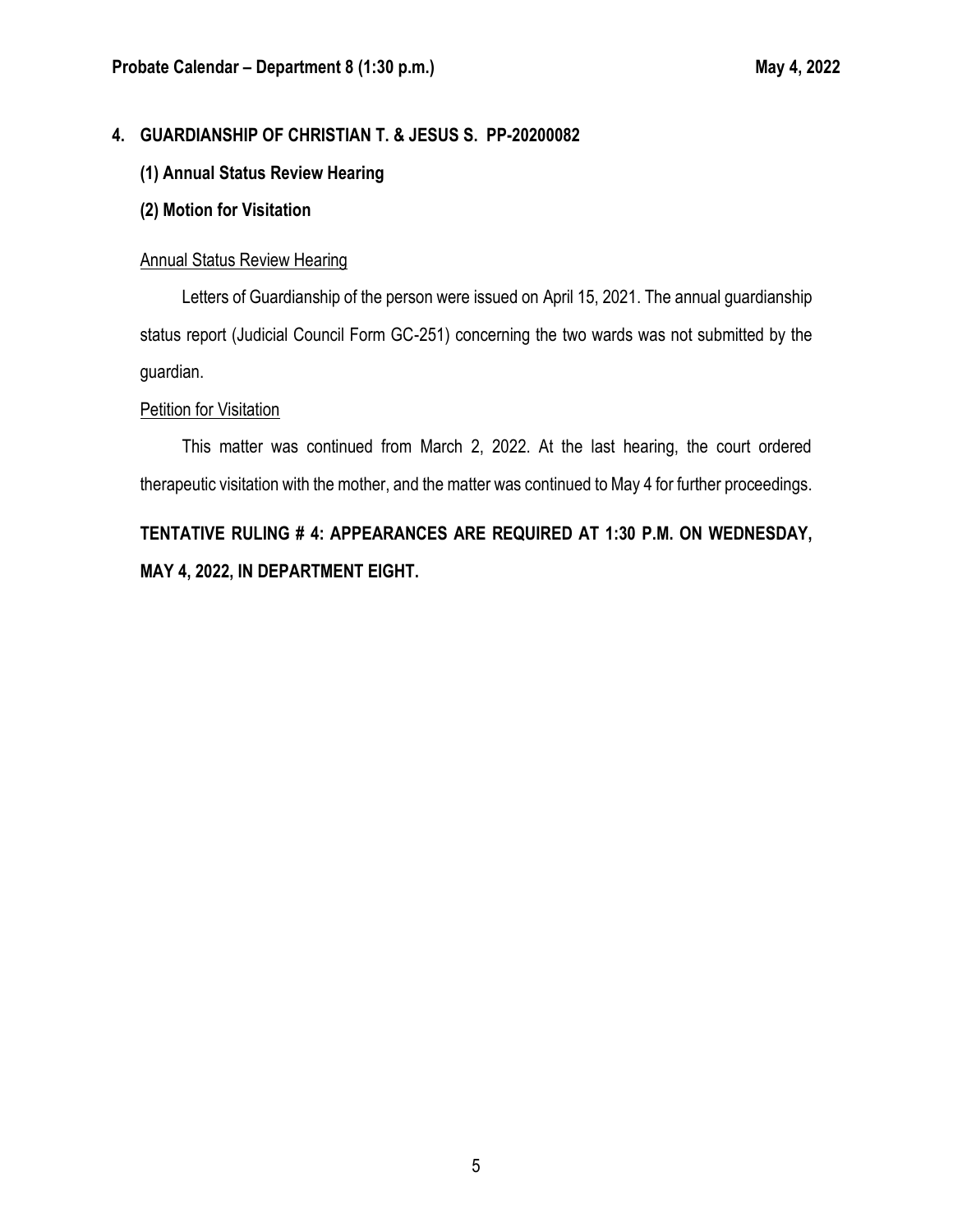### **5. GUARDIANSHIP OF JASMINE L. & KATRINA L. PP-20130067**

#### **Annual Status Review Hearing**

Letters of Guardianship of the person were issued on November 16, 2012. The annual guardianship status reports (Judicial Council Form GC-251) concerning the two wards were submitted by the guardians. Having read and considered the reports, the court finds that the guardianship shall continue.

**TENTATIVE RULING # 5: THE GUARDIANSHIP SHALL CONTINUE. THE COURT SETS THE NEXT ANNUAL STATUS REVIEW HEARING AT 1:30 P.M. ON WEDNESDAY, MAY 3, 2023, IN DEPARTMENT EIGHT.**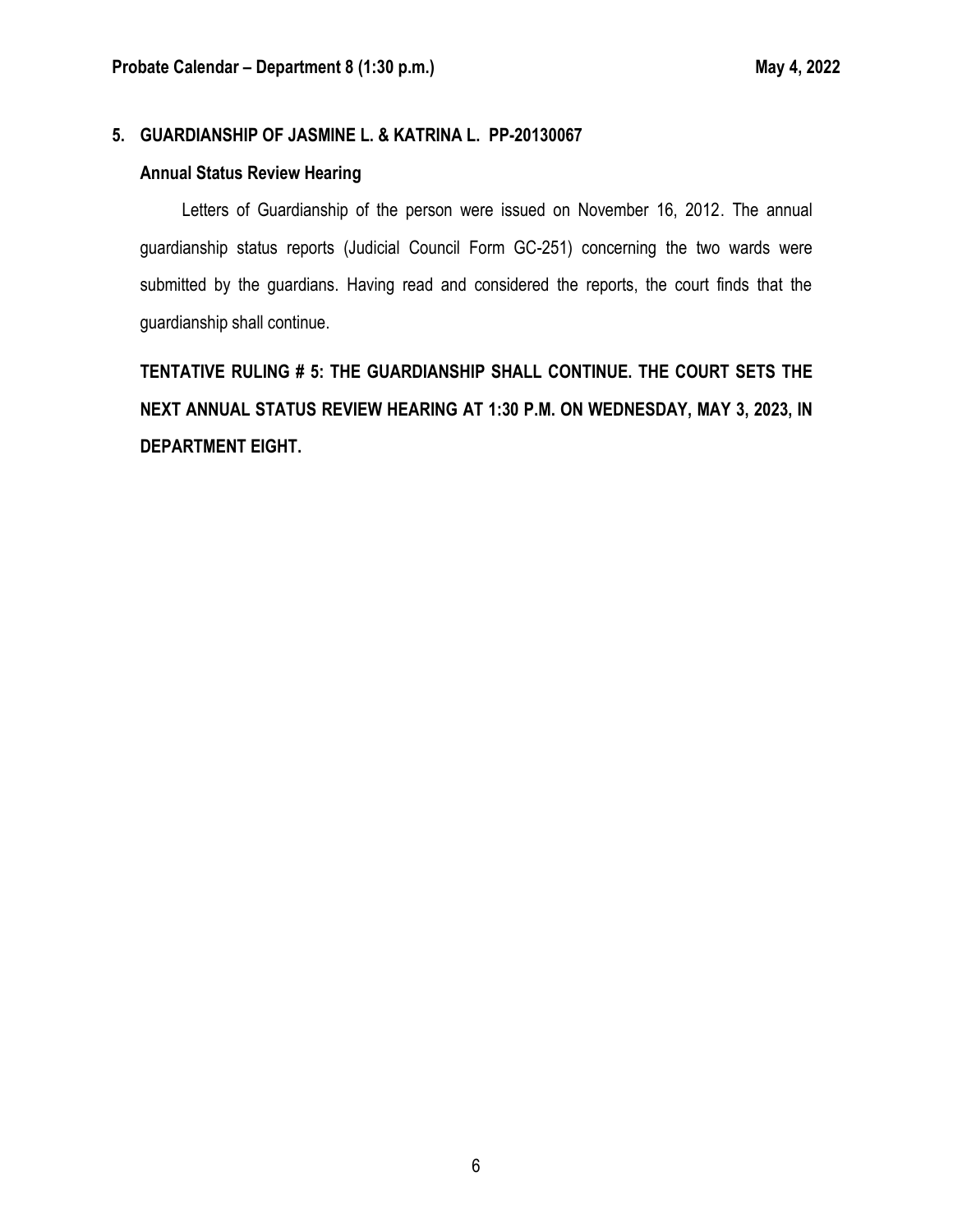## **6. GUARDIANSHIP OF JORJA D. PP-20150001**

# **Annual Status Review Hearing**

Letters of Guardianship of the person were issued on October 16, 2015. The annual guardianship status report (Judicial Council Form GC-251) concerning the ward was not submitted by the guardians.

**TENTATIVE RULING # 6: APPEARANCES ARE REQUIRED AT 1:30 P.M. ON WEDNESDAY, MAY 4, 2022, IN DEPARTMENT EIGHT.**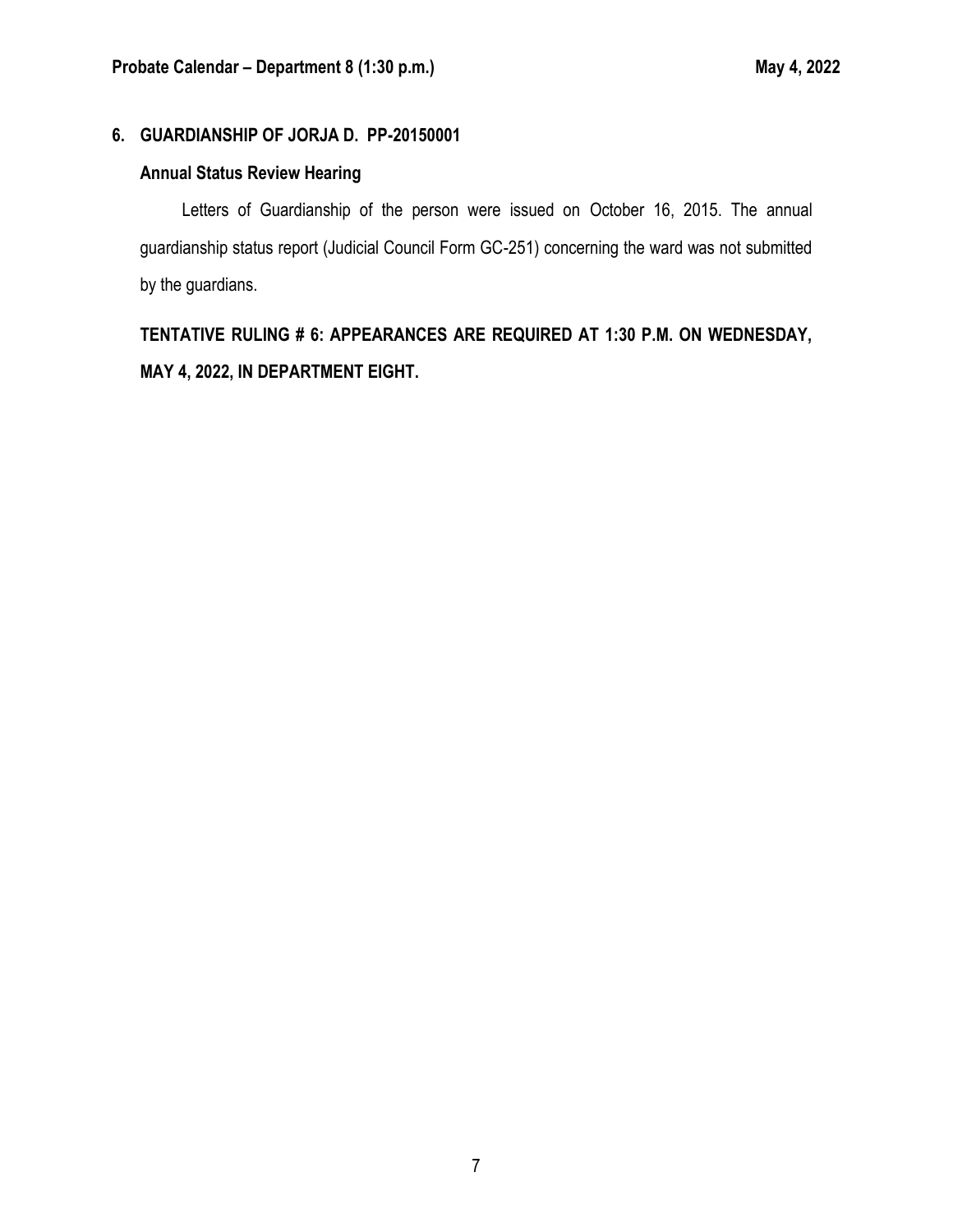#### **7. GUARDIANSHIP OF JOSUE R. 22PR0076**

- **(1) Petition to Appoint Guardian**
- **(2) Petition to Extend Guardianship**

#### **(3) Petition for Special Immigrant Juvenile Findings**

A cousin of the proposed ward petitions to be appointed guardian of the person, to extend the guardianship, and for special immigrant juvenile findings. Petitioner was appointed guardian of the proposed ward's older sibling in March 2020.

"Upon hearing of the petition, if it appears necessary or convenient, the court may appoint a guardian of the person or estate of the proposed ward or both." (Prob. Code § 1514(a).) The court applies a clear and convincing evidence standard of proof to its determination of whether or not it appears necessary or convenient to appoint a guardian, whether or not granting custody to a parent would be detrimental to the child, and whether or not granting custody to the nonparent is required to serve the best interests of the child. (Guardianship of Jenna G. (1998) 63 Cal.App.4th 387, 394.)

Petitioner filed the mandated (1) Child Information Attachment form for the Probate Guardianship petition (Form GC-210(CA)); (2) Confidential Guardian Screening Form (Form GC-212); and (3) Consent of Proposed Guardian (Form GC-211). Petitioner also needs to file the mandatory Duties of Guardian and Acknowledgment of Receipt form (Form GC-248) and Declaration Under UCCJEA (Form FL-105/GC120).

#### Notice

To date, there are no proofs of service of the notice of hearing and a copy of the petitions on the proposed ward's parents and the proposed ward (age 16). (Prob. Code § 1511(b).)

To date, there are no proofs of service of the notice of hearing and a copy of the petitions on the proposed ward's surviving grandparents and any siblings age 12 or older. (Prob. Code § 1511(c).) // //

8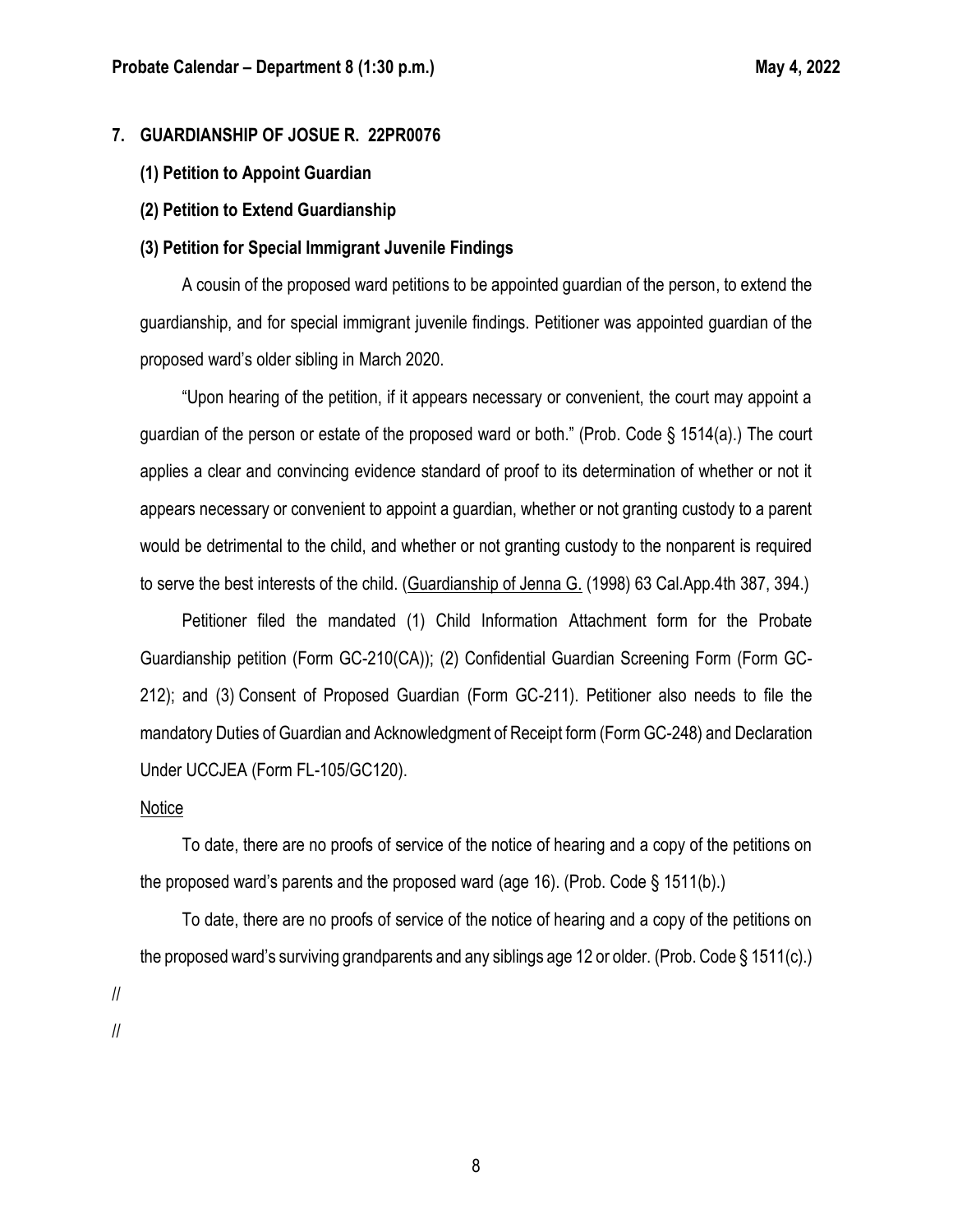### **Reports**

To date, DOJ live scan reports concerning petitioner and her husband are not in the court's file.

The court investigator recommends that the petitions be granted.

# **TENTATIVE RULING # 7: APPEARANCES ARE REQUIRED AT 1:30 P.M. ON WEDNESDAY, MAY 4, 2022, IN DEPARTMENT EIGHT.**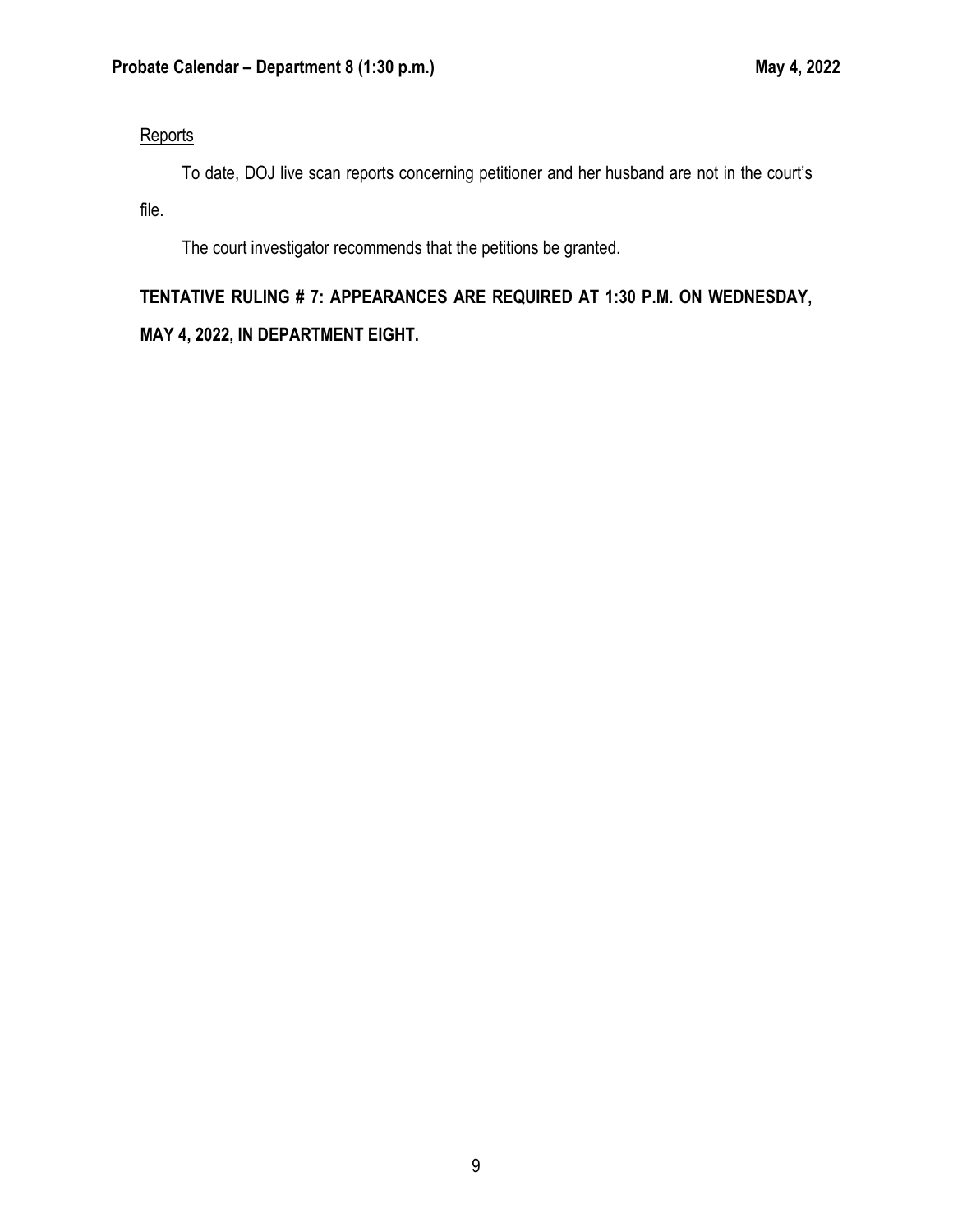# **8. GUARDIANSHIP OF KAYLEE F. 22PR0071**

# **Petition to Appoint Guardian**

In the court investigator's memorandum filed on April 27, 2022, they report that counsel for petitioner stated that petitioner is withdrawing his guardianship petition.

# **TENTATIVE RULING # 8: THE PETITION HAVING BEEN WITHDRAWN, MATTER IS DROPPED FROM THE CALENDAR.**